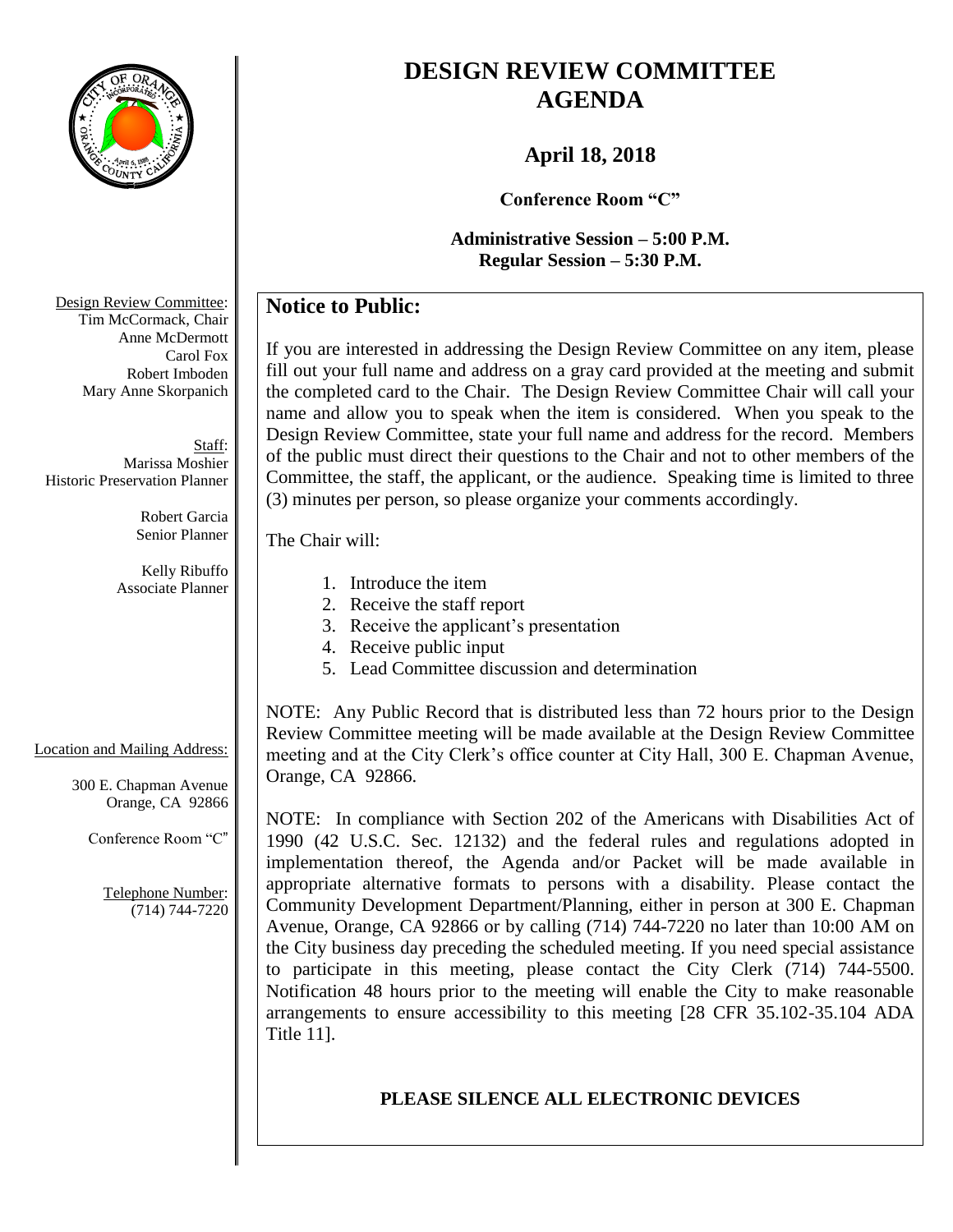The Committee holds an Administrative Session to receive general information from the staff and to conduct an initial review of Minutes of prior meetings. The Session is open to the public; however, no public testimony is taken and no decisions are made. Following the Administrative Session, the Regular Session will begin at 5:30 p.m.

- 1. Review of Agenda
- 2. Policy/Procedural Information
- 3. Review of Minutes: April 4, 2018

### **Regular Session - 5:30 P.M.**

### CALL TO ORDER:

ROLL CALL:

### PUBLIC PARTICIPATION:

Opportunity for members of the public to address the Design Review Committee on matters not listed on the Agenda.

### CONSENT ITEMS:

(1) APPROVAL OF MINUTES: APRIL 4, 2018

All matters that are listed above as Consent Items are considered to be routine by the Design Review Committee and will be enacted by one motion. There will be no separate discussion of said items unless members of the Design Review Committee, staff, or the public request specific items to be removed from the Consent Items for separate action.

AGENDA ITEMS:

Continued Items: None

New Agenda Items:

(2) DRC NO. 4937-18 - MARRIOTT DUAL HOTEL

- A proposal for the demolition of an existing Motel 6 and Denny's to construct a new 300 duel hotel, consisting of two Marriott hotel brands, Courtyard and Residence Inn.
- 3000 W. Chapman Avenue
- Staff Contact: Robert Garcia, (714) 744-7231, regarcia@cityoforange.org
- DRC Action: Recommendation to Planning Commission